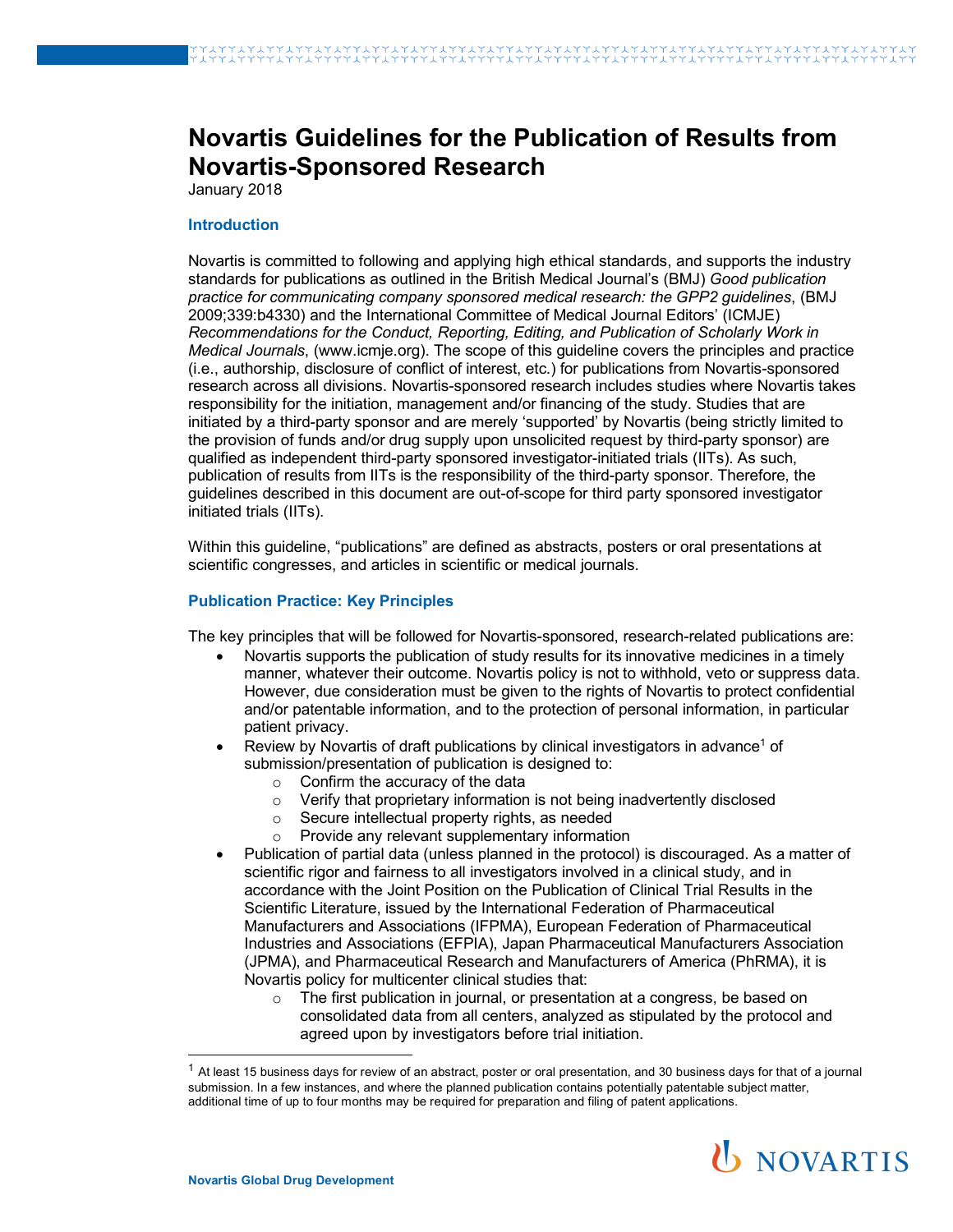- $\circ$  Multicenter trials are designed to take full account of data accumulated from all centers (sample sized, powered with appropriate error rates), and Novartis discourages presenting or publishing data gathered from a single, or small group of centers, unless agreed to by study investigators (e.g., Study Steering Committee) and Novartis. Center-specific analyses have greater variability and lead to exaggerated observed-treatment effects that are inherently less reliable. Valid conclusions regarding the primary endpoint of a clinical trial can only be based on the analyses predefined by the protocol.
- Study results should be published according to the contracted protocol agreements.
- Marketing (i.e. non-Sales) associates may participate in the annual publication-planning process with the purpose of providing input into the development of publication plans; however, they may not manage, facilitate, control or otherwise influence the development, drafting, review or editing of the content of a scientific publication or public disclosure. Sales associates cannot participate in any part of study disclosure, publication planning or development process.

## **Authorship of Publications**

Novartis follows the ICMJE authorship guidelines (www.icmje.org). Authors (including Novartis associates who may qualify for authorship), must therefore satisfy all of the following ICMJE authorship criteria:

- 1. Substantial contributions to conception or design of the work; or the acquisition, analysis, or interpretation of data for the work; AND
- 2. Drafting the work or revising it critically for important intellectual content; AND
- 3. Final approval of the version to be published; AND
- 4. Agreement to be accountable for all aspects of the work in ensuring that questions related to the accuracy or integrity of any part of the work are appropriately investigated and resolved.

Acquisition of funding, data collection, general supervision of the research group, or overseeing the conduct of the study alone does not justify authorship.

All authors must fulfill all four ICMJE authorship criteria during publication development to be included as authors on the publication.

Selection of authors and the position of their names in the publication should be discussed and aligned with the study committee/team members, prior to the start of the publication. The authors must respect the guidelines of the journal or congress to which the publication is to be submitted. Authors will not receive remuneration for their writing of a publication, either directly from Novartis or through the professional medical writing agency.

Professional medical writers may play an important role in assisting authors with publication development. Upon agreement from the authors, medical writing/editorial assistance may be provided by a professional medical writer, which may be funded by Novartis, consistent with industry standards. Such assistance may involve drafting/editing the publication under the authors' guidance, and other general editorial or administrative support (e.g., help with publication submission) as needed. Authors retain control over the publication content and decisions associated with publishing (e.g., journal or congress selection, type of publication, etc.). In such instances where medical writing/editorial assistance is provided, there must be a formal acknowledgment of a medical writer or editor and his/her professional affiliation within the publication, as well as disclosure of funding of the medical writing/editorial support.

Possible differing views may be voiced during the course of the preparation of a publication, e.g., in the analyses/interpretation of the data and the preparation of the publication. These views should be acknowledged and dealt with in a transparent manner. Ideally, they should be

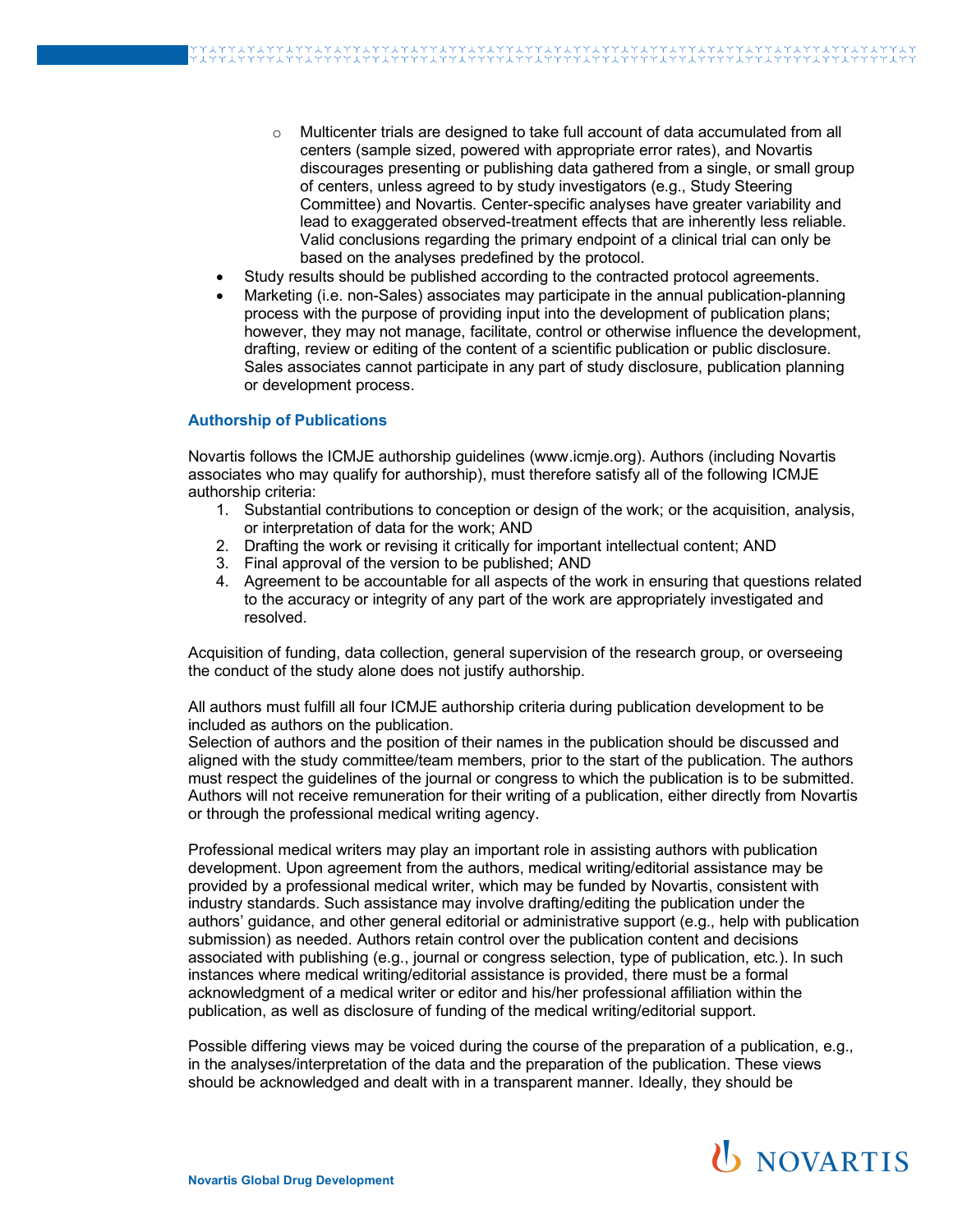reconciled through dialogue respectful of the differing opinions and expertise of all those involved in this joint research effort (i.e., the investigators/researchers and the Novartis research team). Where opinions continue to diverge despite mediation efforts, authors ultimately have authority over the content of their publications, but Novartis non-authors may independently present their views.

## **Disclosure of Possible Conflicts of Interest**

Novartis will disclose/report any payments or transfer of value made to healthcare professionals and/or their institutions for research studies and third-party medical writing support for publications, according to industry code, and country laws and regulations.

As part of its commitment to full transparency in publications, Novartis supports the full disclosure of any actual and potential conflicts of interest of financial and non-financial nature by all authors, writers, and other contributors to publications that could be perceived to bias their work or inappropriately influence their professional judgment. Such conflicts of interest can include, but are not limited to:

• Any financial ties, obligation, or personal relationships (including those of immediate family members) to the research sponsor or other companies such as contractual relations, consultancy fees for scientific, government, or legal services, funding of professional medical writing/editorial assistance, or equity in the company.

In case of actual conflicts of interest, Novartis believes that these conflicts should be managed appropriately to ensure data integrity, so as not to compromise the safety or the well-being of patients. In addition, the role of Novartis in the scientific research must also be disclosed. Novartis recommends that these disclosures are made public in all articles published in peer-reviewed journals as well as in abstracts (where space allows), posters and oral presentations at congresses, regardless of whether disclosure is requested by the journal or congress.

## **Privacy**

Novartis respects individuals' rights to the privacy and the confidentiality of their personal information, including those of its scientific partners and of individuals enrolled in Novartissponsored clinical studies in accordance with applicable laws and regulations.

Novartis is committed to implementing the necessary safeguards to ensure that the personal information gathered by Novartis, with the knowledge and expressed consent of the individuals concerned, is adequately protected.

Novartis keeps this information accurate, complete and up-to-date, in accordance with the purposes for which it was collected. It must be retained for only as long as needed to meet the legitimate purposes for which it was collected and in compliance with Novartis data retention policies and legal requirements.

## **Access to Data for Innovative Medicines**

#### *Participating study investigators*

Novartis supports the publication of scientifically rigorous analysis that is relevant to patient care, regardless of a positive or negative outcome. To facilitate interpretation and publication of data from Novartis-sponsored studies, Novartis will ensure that authors of the study publication have access to the study results and analyses for planned publication.

#### *Independent external researchers*

Qualified external researchers can request access to anonymized patient-level data, respecting patient informed consent, through the following web portal: www.clinicalstudydatarequest.com.